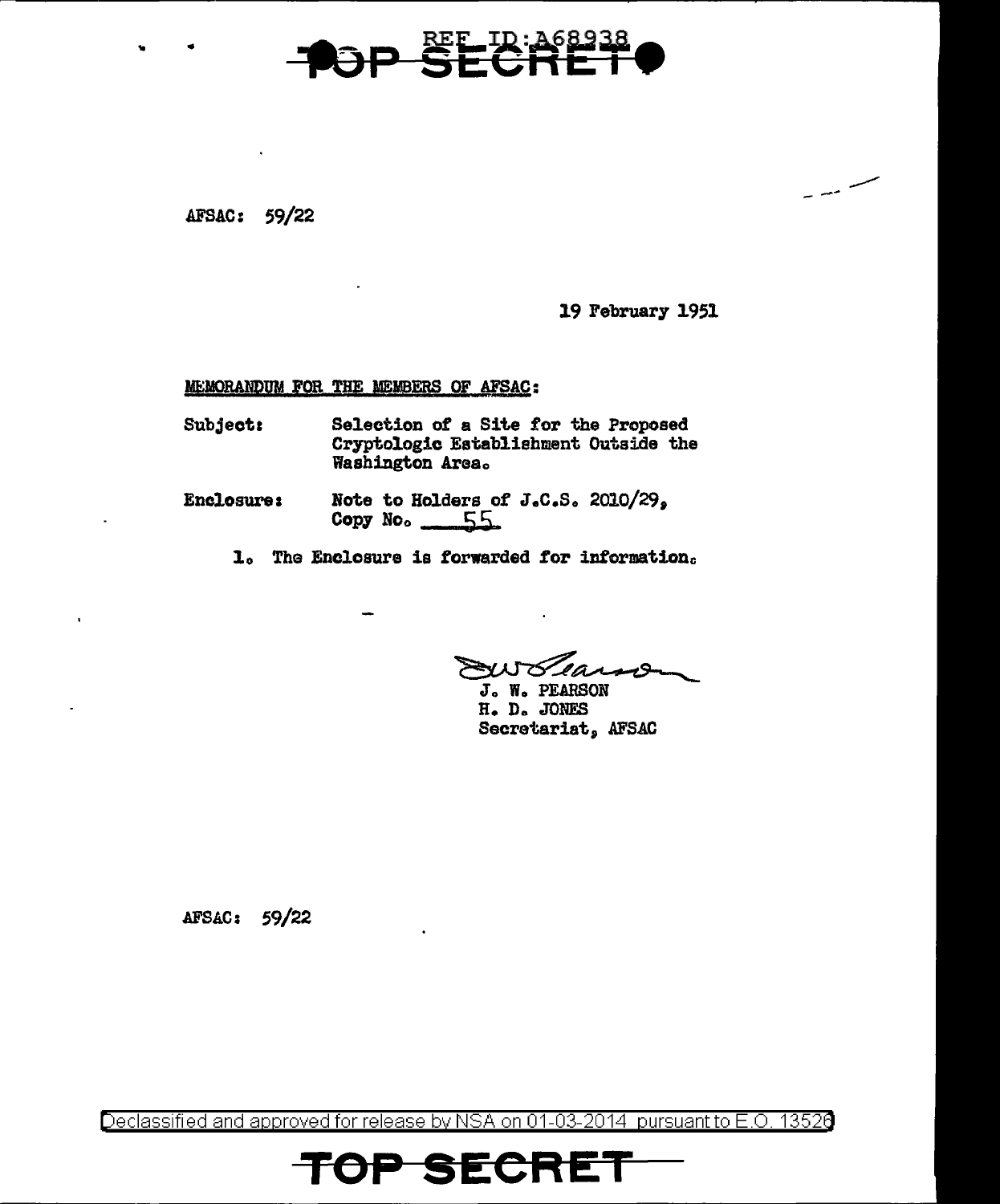**REF ID: A68938** 



**TOP SECRET** 

COPY NO.

(LIMITED DISTRIBUTION)

TOP SECRET

NOTE TO HOLDERS OF J.C.S. 2010/29

14 FEBRUARY 1951

TOP SHORET<br>Note to Hold. of JCS 2010/29